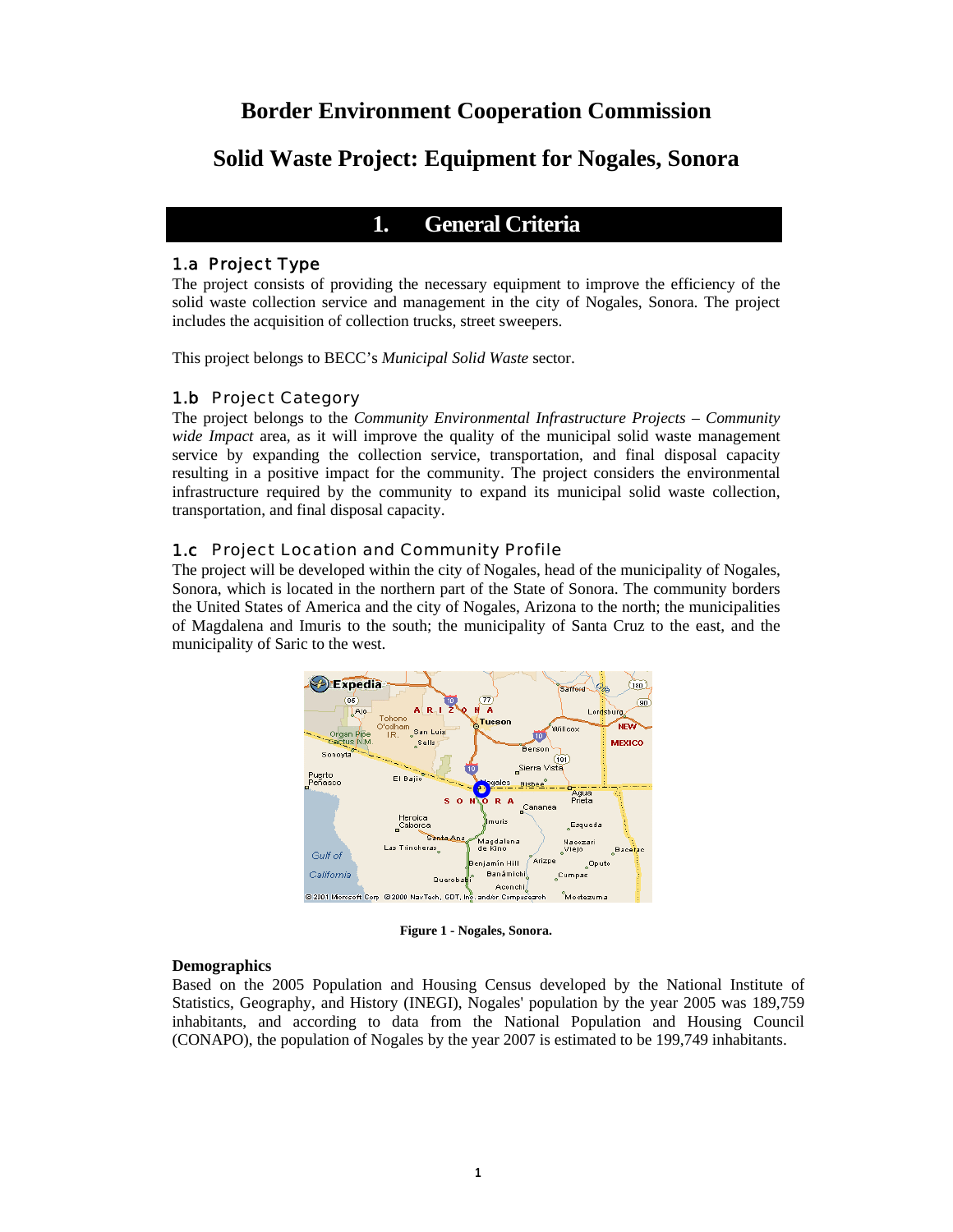#### **Local Environmental Services**

According to the Benchmarking System used by the Sonora State Water Commission (*Comisión Estatal del Agua,* CEA), Nogales has 82% drinking water service coverage and as for wastewater collection and treatment, the coverage rate is 80%.

Solid waste collection coverage is at 80%, and the estimated street paving coverage is at 45%.

## 1.d Legal Authority

The project sponsor is the City of Nogales, Sonora, which according to the article 115 of the Mexican Constitution (Feb 06, 1917) and the Constitution of the State of Sonora (March  $22<sup>nd</sup>$ , 1917), the municipality of Nogales is an entity integrated by a City Mayor, one syndic, and a municipal board elected by the city. It has legal capacity to develop municipal infrastructure projects, establish and collect fees, and use revenues from general funds.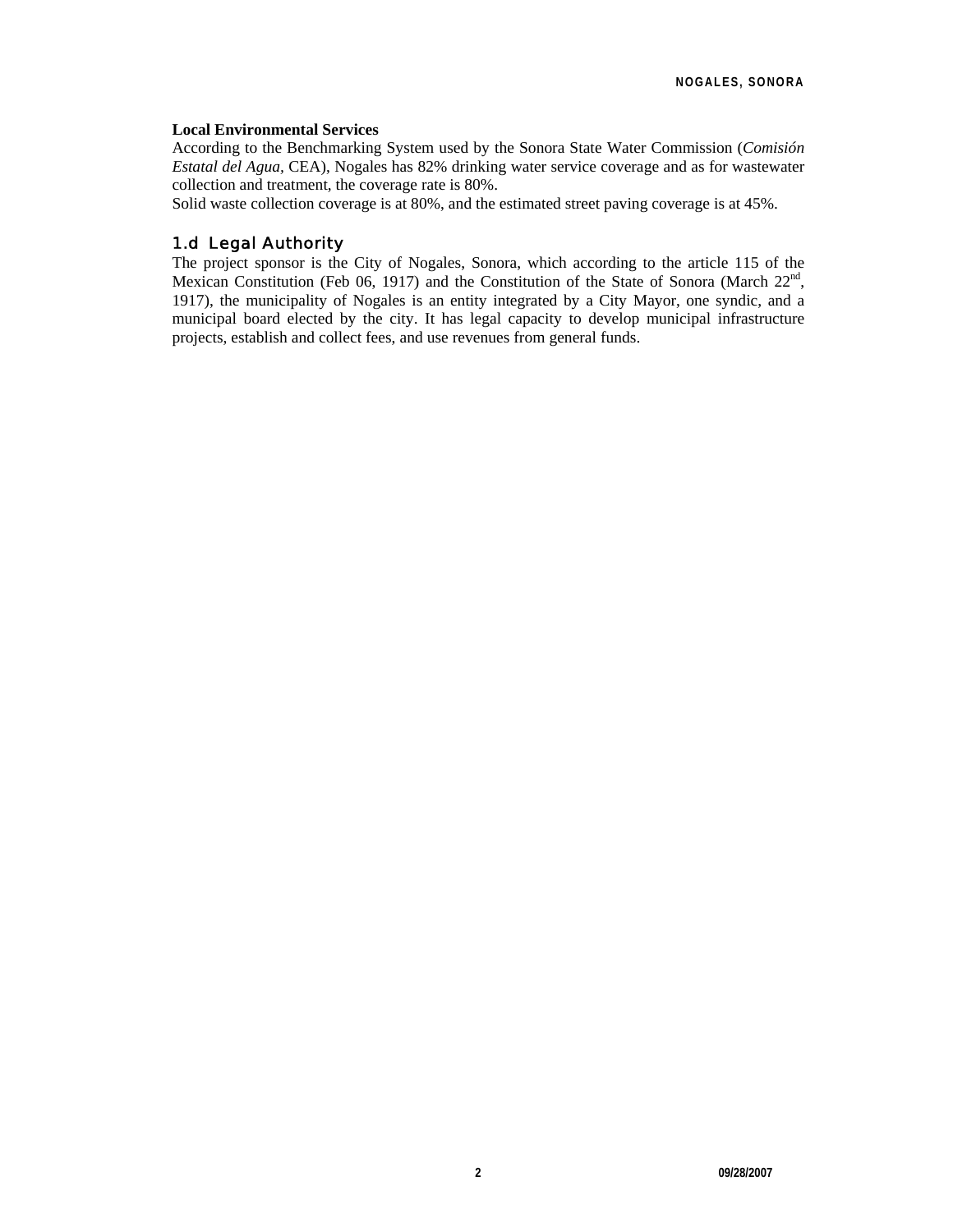operate the sanitary landfill (compactor, backhoe, dump trucks). However, the number of units may be modified depending on market conditions, prices, and/or other variables.

The project intends to replace units that will be removed from service by the City with the purchased vehicles, and to consolidate the provision of services by adding new routes; an action that will help municipal solid waste collection improve efficiency.

Phase  $II<sup>1</sup>$  of this project; consist of the construction of a new cell "B" and the closure of cell "A" in the existing landfill. This phase also includes the construction of a new transfer station that will be located at the south of the city; the Municipality already identified the site and is in the process of acquiring the land. In addition, the open dump located next to the existing transfer station will be closed as well. This phase will look for certification in the near future.

The phase I of the project, includes the purchase of collection trucks with 20-cubic-yard compaction equipment, collection trucks with 10-cubic-yard compaction equipment, automated street sweepers, dumpsters (including garbage collection truck features), tractor trailer trucks, and equipment to operate the sanitary landfill (compactor, backhoe, dump trucks). However, the number of units may be modified depending on market conditions, prices, and/or other variables.

The project intends to replace units that will be removed from service by the City with the purchased vehicles, and to consolidate the provision of services by adding new routes; an action that will help municipal solid waste collection improve efficiency.

#### Project Outline

The proposed equipment will cover all existing collection routes and will improve operation efficiencies at the transfer station and the sanitary landfill. The following figure shows the proposed outline for the project's implementation.



#### **Project Location**

l

**EXISTING ROUTE OF COLLECTION TRUCKS FROM THE TRANSFER STATION TO THE 27 KM**

<sup>&</sup>lt;sup>1</sup> Estimated cost of 28.4 million pesos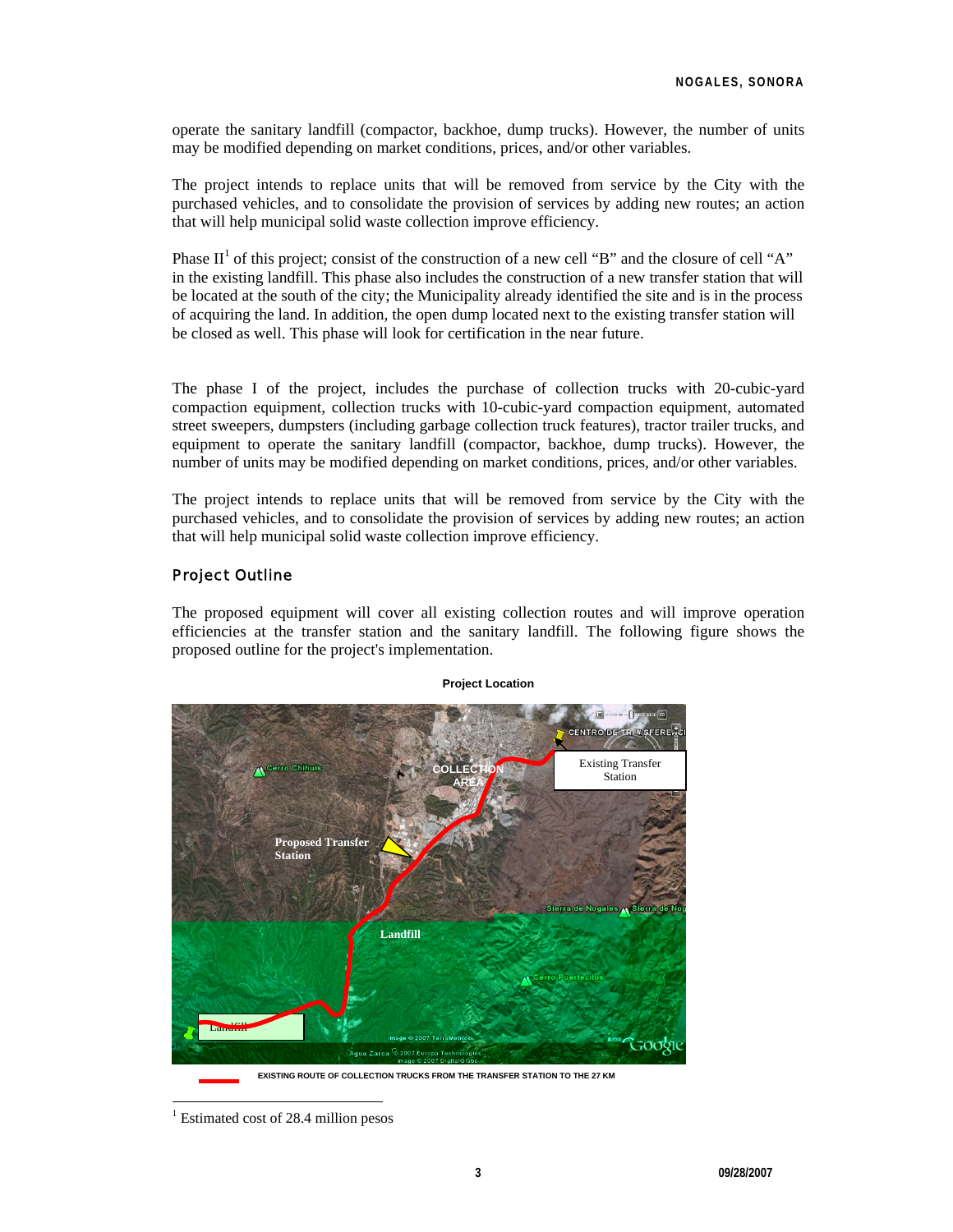## Project Justification

The demographic growth experienced by the city of Nogales, as well as the related increase in solid waste generation rates, in addition to an extraordinary demand for public services, particularly as to municipal solid waste collection, transfer, and final disposal, have created a backlog in the provision of comprehensive solid waste management services. This deficiency results primarily from the failure to replace solid waste collection equipment. The associated backlog in solid waste collection and final disposal caused by the lack of infrastructure, results in a significant amount of solid waste being disposed or burned at various unregulated sites. The above gives rise to unhealthy scenarios that pose high environmental and public health risks.

Nogales generates approximately 130,858 tons of solid waste per year, including non-domestic waste.

| <b>Solid Waste Generation in Nogales, Son.</b> |                   |                                                               |                                       |                        |                                               |                                         |
|------------------------------------------------|-------------------|---------------------------------------------------------------|---------------------------------------|------------------------|-----------------------------------------------|-----------------------------------------|
| Year                                           | <b>Population</b> | <b>Residential</b><br>and Street<br><b>Sweeping</b><br>(Ton.) | Non-<br><b>Residential</b><br>( Ton.) | <b>TOTAL</b><br>(Ton.) | <b>Residential</b><br>per capita<br>(Kg./day) | <b>Total per</b><br>capita<br>(Kg./day) |
| 2003                                           | 182,693           | 73,999                                                        | 31,028                                | 105,027                | 1.12                                          | 1.58                                    |
| 2004                                           | 188,113           | 76,983                                                        | 31,109                                | 108,092                | 1.13                                          | 1.57                                    |
| 2005                                           | 193,495           | 82,121                                                        | 38,439                                | 120,560                | 1.17                                          | 1.71                                    |
| 2006                                           | 198,847           | 88,984                                                        | 41,873                                | 130,857                | 1.24                                          | 1.8                                     |
| 2007                                           | 204.176           | 96,278                                                        | 45.179                                | 141.457                | 1.3                                           | 1.9                                     |

The following table shows solid waste generation rates in Nogales, Sonora.

Source: H. Ayuntamiento de Nogales (Estimated information from Oct 2006 to June 2007).

The City of Nogales<sup>2</sup> currently collects approximately 257 tons of solid waste each day. According to studies developed by the Nogales' Directorate of Public Services and Urban Development –the agency in charge of providing waste collection services–, operation efficiency rates for garbage collection vehicles range between 55% and 85%; however, most of the equipment is working with efficiencies that fall in the bottom of said range.

Street sweeping is currently performed manually. In order to increase service coverage, the project proposes the purchase of automated sweeping units and solid waste dumpsters for areas with high population density, such as residential units, schools, parks, sports complexes, community centers, and public facilities, especially those located in areas where the surface topography prevents the entrance of garbage collection vehicles.

Improving solid waste management efficiency requires the renovation of the existing vehicle fleet used for solid waste collection, management, transfer, and final disposal. Replacing the units that will be removed from service by the City will help improve collection efficiencies, inasmuch as the vehicles will not have to be disabled for extended periods of time due to mechanical failures. This will give an opportunity to expand waste collection to areas where service is currently unavailable.

l

<sup>2</sup> Source: City of Nogales, Sonora- September 2007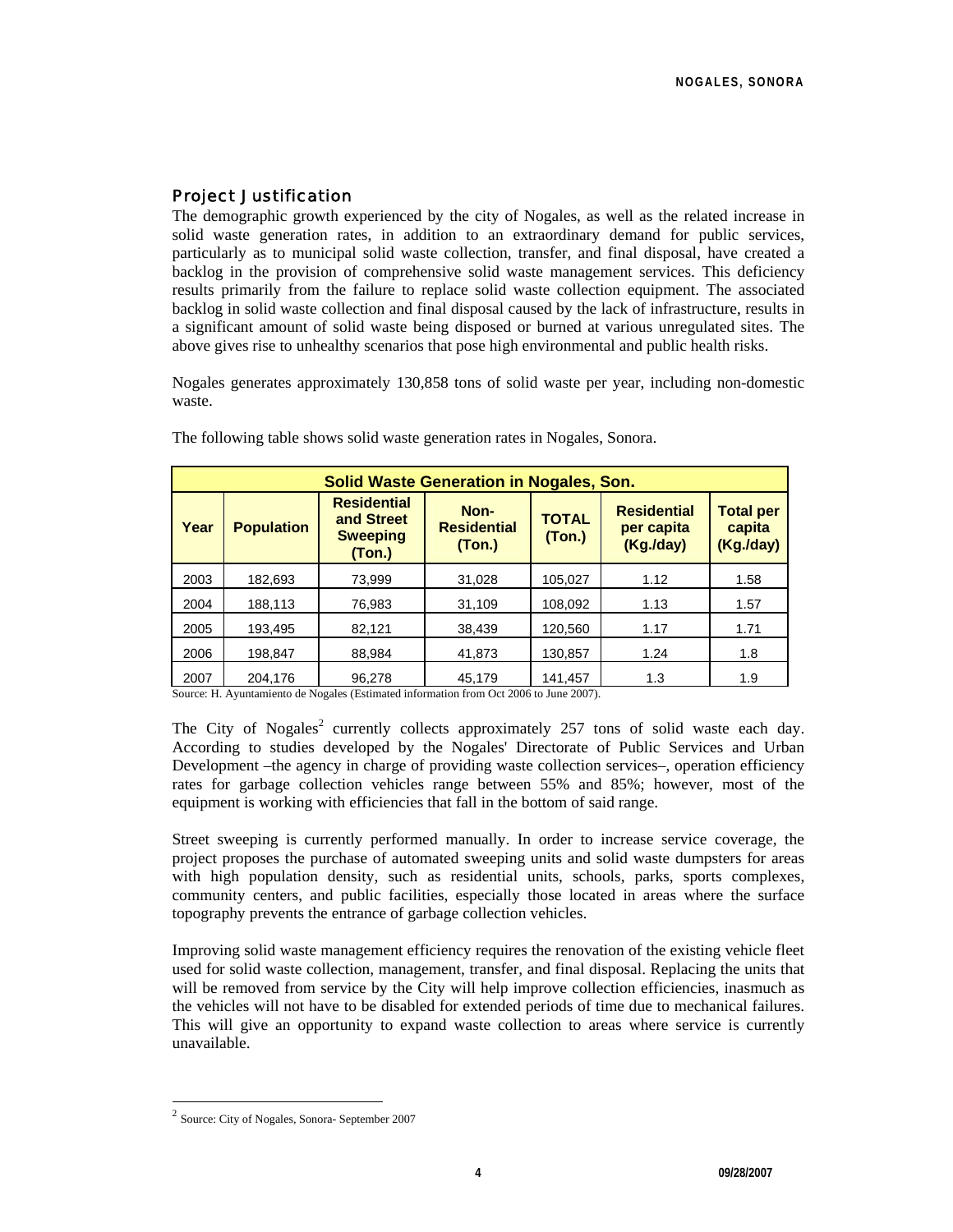The project's implementation will help the City of Nogales substantially improve the provision of solid waste collection and final disposal services. In addition, the proposed project will address environmental and human health concerns related to the accumulation of improperly handled solid waste and illegal dumpsites that may stem from the unavailability of accessible disposal sites, or the issue of waste burning at the household level as a regular practice in areas where waste collection service is deficient or inexistent. The above practices may become generalized if the project is not implemented.

## **Important Aspects for Certification:**

The project falls within the BECC's priority sectors and meets the basic general criteria.

#### **Pending Issues:**

None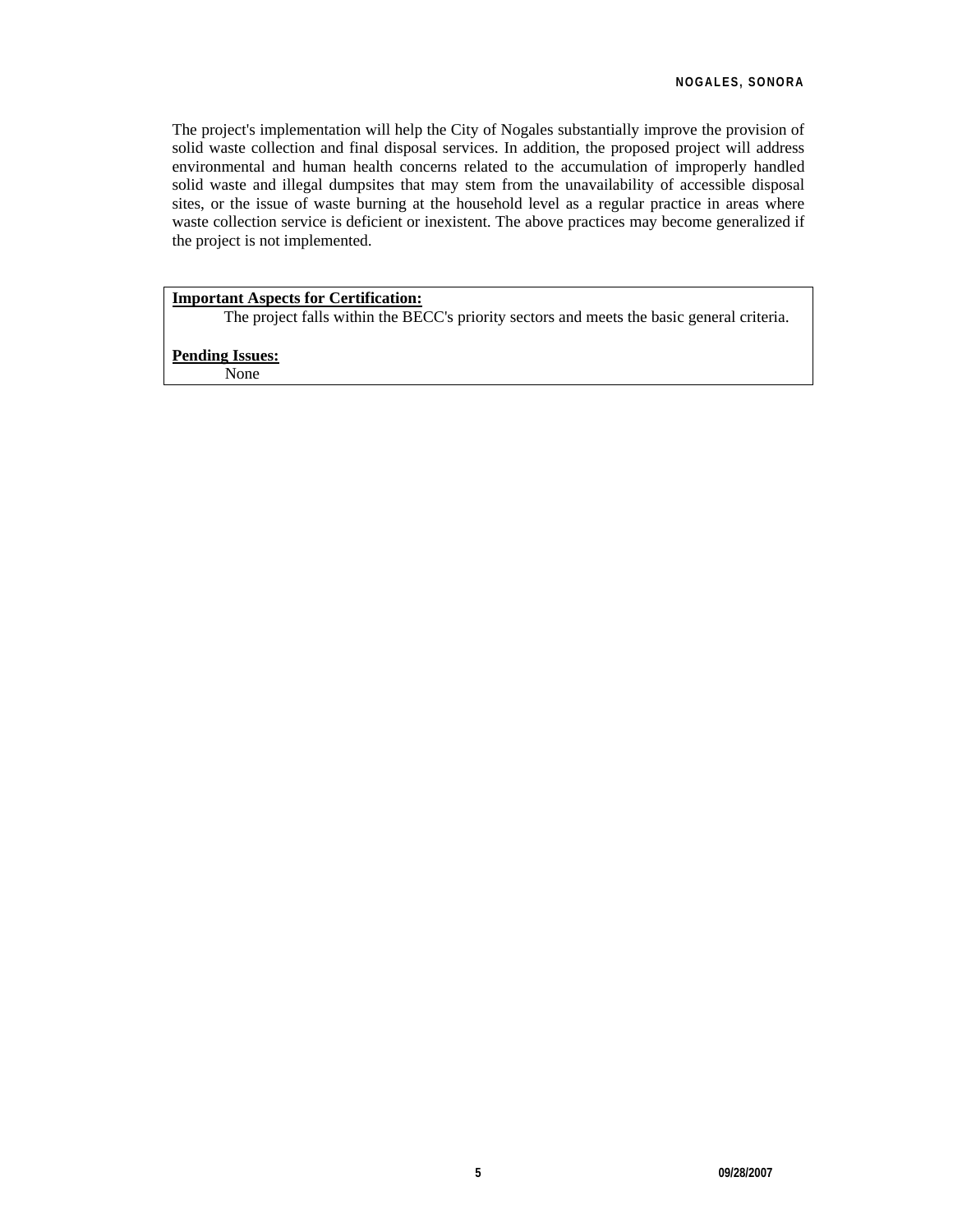# **2. Human Health and Environment**

## 2.a Compliance with Applicable Environmental Laws and regulations.

The objective of the project is to improve public health and environmental conditions through the implementation of improvements to the municipal solid waste management and disposal system. These actions will substantially improve solid waste collection services throughout the city, inasmuch as the backlog in solid waste collection and management infrastructure results in waste collection delays, thus creating a threat for infection due to the excessive buildup of domestic waste on the streets and sidewalks.

The project conforms to the objectives of the General Law for Solid Waste Prevention and Management with regards to urban solid waste management and disposal.

The project complies with the parameters established by SEDESOL's Municipal Solid Waste Collection and Route Design Manual as well as the Solid Waste Management and No Controlled Site Rehabilitation and Closure Manuals and Solid Waste Best Management Practices. As for the implementation, the project will adhere to guidelines established by the city in its general purchasing specifications, as well as urban development and traffic recommendations issued by the State of Sonora.

## 2.a Human Health and Environmental Impacts

#### Human Health Impacts

The primary purpose of the project is to collect and dispose of municipal solid waste without creating public health, safety, and environmental disturbances or hazards. The timely collection of solid wastes and their final disposal at the sanitary landfill will prevent the illegal disposal of waste in unauthorized sites. As a result, the project will protect the environment and human health by preventing the direct contact with decomposing matter.

The inappropriate management of municipal solid waste could create conditions that foster the proliferation of disease vectors that may increase the risk for diseases such as leptospirosis, Hantavirus pulmonary syndrome, flea-borne typhus, bubonic plague, rabies, vesicular rickettsiosis, and Harverhille fever, among others. Moreover, the inadequate disposal of solid waste may be a source of air, soil, and surface and groundwater contamination. The project's implementation will contribute to reduce or prevent the risk of human diseases and the negative environmental impacts associated to the inappropriate handling of solid waste. The following table shows human health statistics related to Hepatitis or Shigelosis in the US-Mexico Border

| <b>AREA</b>                                                                                                                                                                           |                    | <b>DISEASES</b> |      |                                 |             |  |  |  |
|---------------------------------------------------------------------------------------------------------------------------------------------------------------------------------------|--------------------|-----------------|------|---------------------------------|-------------|--|--|--|
|                                                                                                                                                                                       | <b>Hepatitis A</b> | <b>Measles</b>  |      | <b>Shigellosis Tuberculosis</b> | <b>AIDS</b> |  |  |  |
| Population US                                                                                                                                                                         | 12.64              | 11.2            | 10.9 | 10.3                            | 16.7        |  |  |  |
| Arizona Border                                                                                                                                                                        | 39.4               | 9.8             | 38.3 | 6.9                             | 15.1        |  |  |  |
| California Border                                                                                                                                                                     | 30.7               | 61.9            | 22.1 | 12.7                            | 22.0        |  |  |  |
| New Mexico Border                                                                                                                                                                     | 46.9               | 14.6            | 21.2 | 7.3                             | 3.9         |  |  |  |
| <b>Texas Border</b>                                                                                                                                                                   | 40.4               | 38.9            | 49.1 | 26.5                            | 7.9         |  |  |  |
| Source: National Center for Health Statistics. Centers for Disease Control and Prevention, Vital<br>Statistics Database. HRSA, n.d. http://bphc.hrsa.gov/bphc/borderhealth/table1.htm |                    |                 |      |                                 |             |  |  |  |

**Incidence of Diseases and number of cases in US-Mexico Border Communities**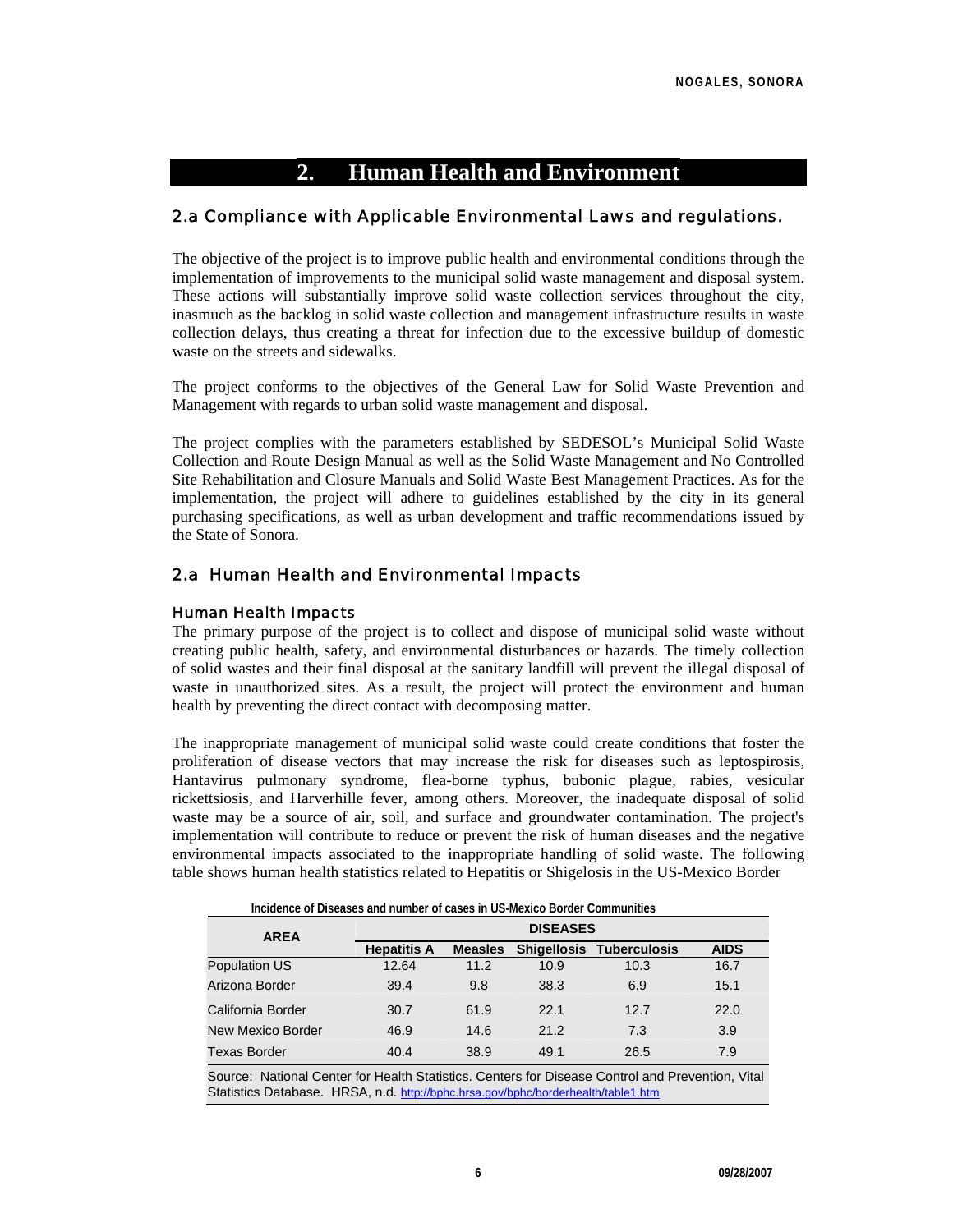The previous chart shows a study related to public health in communities adjacent to the US-Mexico Border. The conditions in Nogales, Son are similar to the ones reported for the state of Arizona. As it can be observed in the table, the incidences of diseases such as Hepatitis or Shigellosis, which are associated to inadequate solid waste disposal, are considerably greater in the Arizona border area than in the rest of US.

The development of this project will improve public health conditions as follows:

Human health conditions will improve as a result of reducing or eliminating vectors for diseases associated to the inadequate disposal of solid waste.

The potential for air, soil, and surface and groundwater will also be reduced.

#### Environmental Impacts

The purpose of the project is to expand the equipment used for solid waste collection, transportation, and final disposal in Nogales.

The project's implementation is not anticipated to negatively impact the environment, inasmuch as:

The project proposes the purchase of automotive vehicles that meet the technical and environmental specifications required for their operation.

#### Transboundary Impacts

No significant negative transboundary impacts are anticipated as a result of the project's implementation. A beneficial impact is anticipated on the U.S. side, as the project will reduce the risk of diseases related to the improper management of solid waste in this Mexican border community and the associated risk of transmitting these diseases to the U.S. population.

Air polluted emissions resulted from waste burned will be also reduced as the efficiency of solid waste collection improves, resulting in benefits to both Nogales Arizona and Sonora populations.

#### Formal Environmental Clearance

The project's equipment purchase component does not require an Environmental Assessment; however, it is important to note that while the project does not require an environmental assessment, not implementing the project may result in adverse impacts to the environment. These impacts would be direct and indirect. A direct impact is the potential pollution of surface water and aquifers, the development of harmful animal species, a increase in vectors, all caused by the disposal of solid wastes in inappropriate areas. Indirect effects include air pollution caused by the illegal burning of waste or by accidental fires, exposure to toxic substances, flooding caused by the blockage of canals or drainage pipes, and an increase in diseases caused by the inadequate management of solid waste.

The project adheres to international agreements signed by Mexico and the United States, particularly the Border 2012 Program. This program established an objective to reduce solid waste contamination on both sides of the border.

#### **Important Aspects for Certification:**

The project addresses a major human health and environmental issue.

**Pending Issues:** None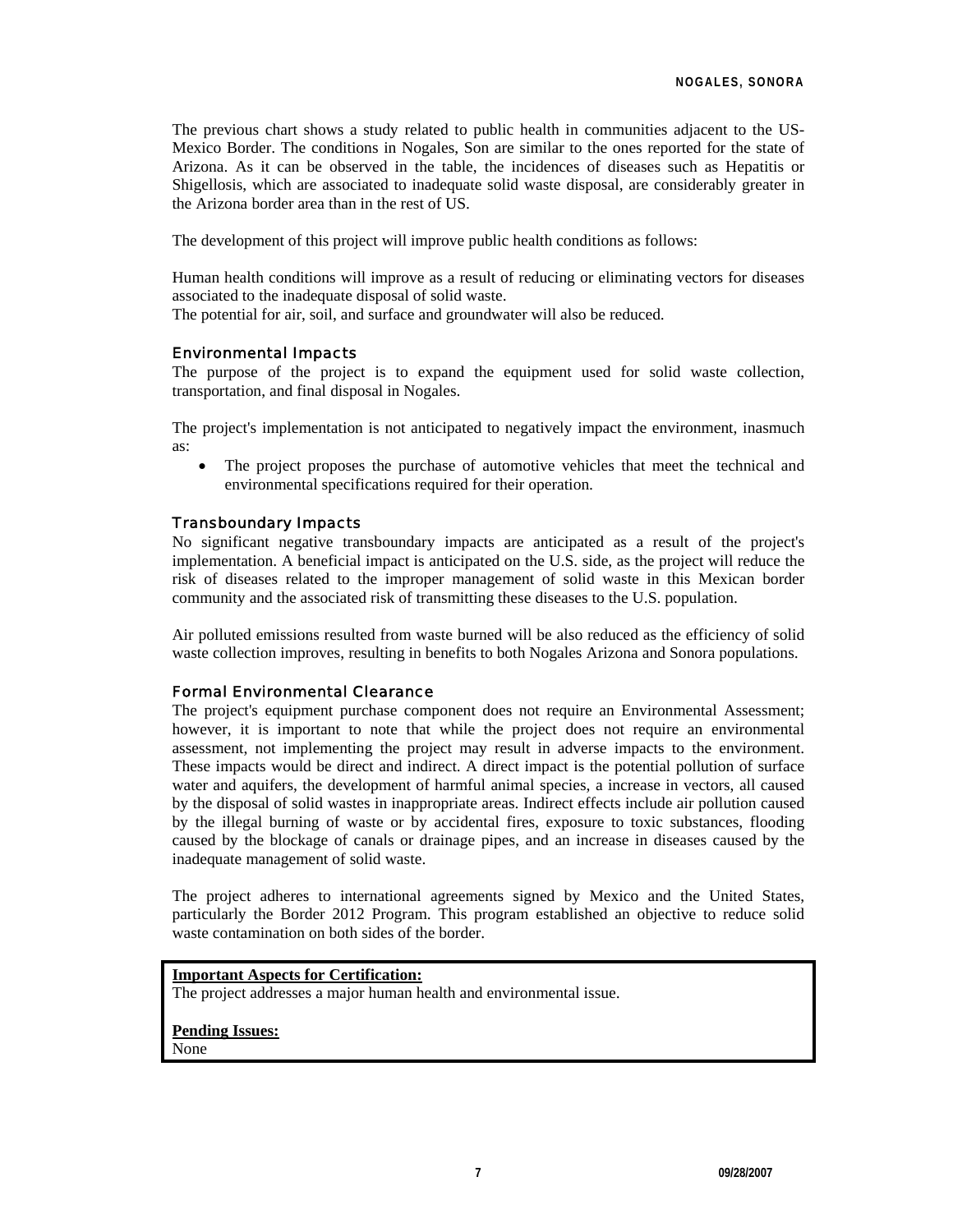# **3. Technical Feasibility**

## 3.a Technical Aspects

#### Project Development Requirements

In order to implement the Emergency Sanitation Plan, the City of Nogales developed a diagnosis of the current solid waste management system and concluded that the collection system is operating deficiently due to the faulty condition of existing equipment.

As a phase I of the Municipal Emergency Sanitation Plan, and based on the Waste Collection Route Analysis developed by the Nogales' Directorate of Public Services and Urban Development, it was determined the renewal of the vehicle fleet used for waste collection, street sweeping, and solid waste final disposal. The following equipment requirements were identified:

| Solid Waste Project: Equipment for Nogales Sonora |                                                                      |  |  |  |
|---------------------------------------------------|----------------------------------------------------------------------|--|--|--|
| <b>Number</b>                                     | Type of $Unit(s)$                                                    |  |  |  |
| 12                                                | 20-cubic-yard garbage collection trucks with compaction equipment    |  |  |  |
| ∗                                                 | 10-cubic-yard garbage collection trucks with compaction equipment    |  |  |  |
| ∗                                                 | Automated street sweepers                                            |  |  |  |
| *                                                 | Dumpsters (including systems for garbage collection trucks)          |  |  |  |
| $\ast$                                            | Tractor trailer trucks                                               |  |  |  |
| *                                                 | Equipment for Sanitary Landfill operations (compactor, backhoe, dump |  |  |  |
|                                                   | trucks)                                                              |  |  |  |

\* The number of units will be contingent upon the availability of funds.

Based on the proposed equipment, garbage collection routes were redefined considering: providing waste collection service with a smaller number of units, which will help to realize significant operation and maintenance savings, balance work loads for collection routes, and provide timely and efficient service.

Rescheduling garbage collection routes will help the city to address the totality of the urban area. The following figure shows the new configuration of garbage collection routes:



**Solid Waste Collection Routes in Nogales, Sonora**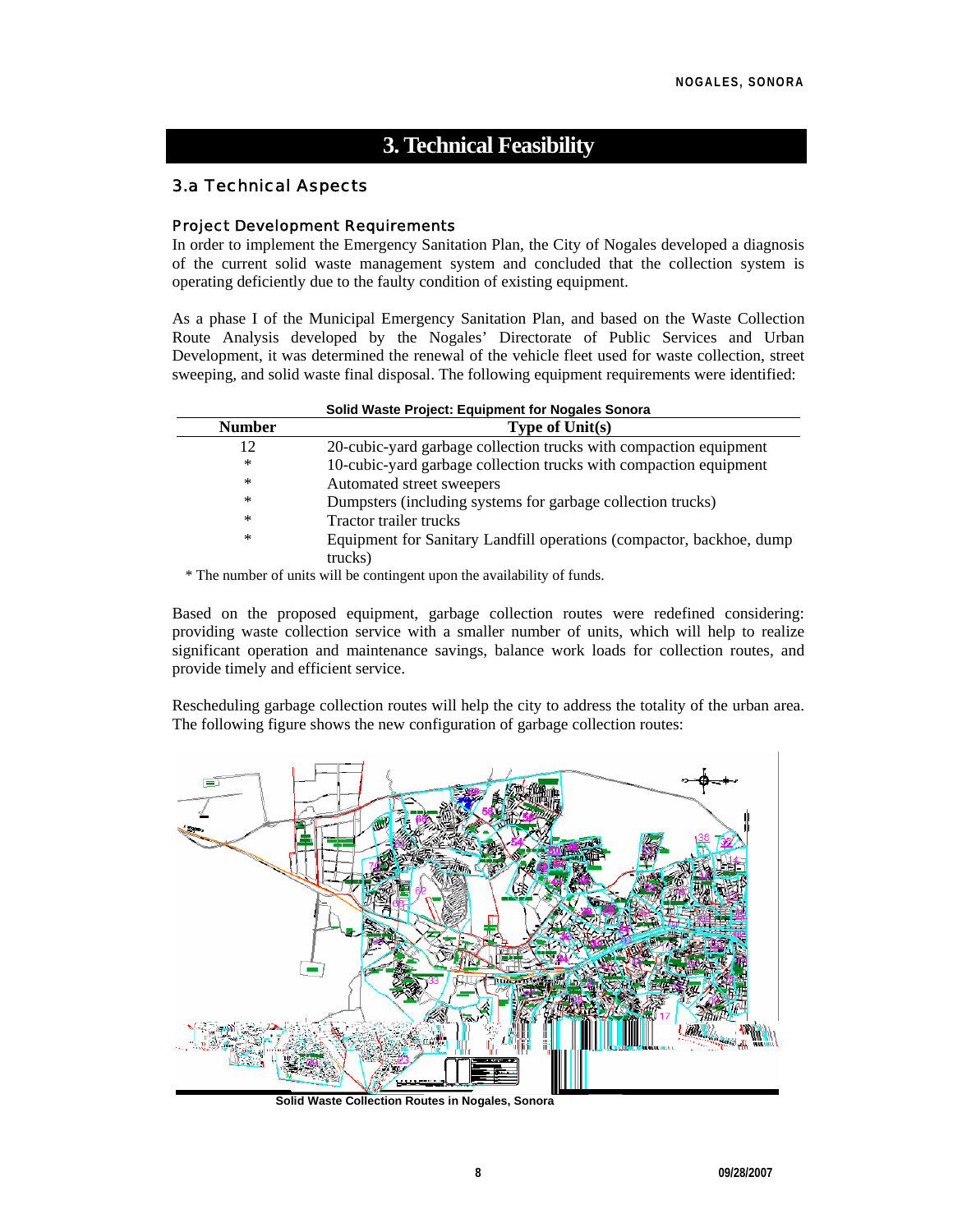The City of Nogales has proposed the following standard technical specifications for the equipment in order to purchase the units that are most useful to provide waste collection services. These specifications may vary according to specific market conditions and/or prices:

Garbage collection trucks, 2007 model, with 20- and 10-cubic-yard rear-loading compaction bins will be mounted on the cab-chassis, and will include the following additional specifications:

- Class 8 truck (4x2)
- Minimum 12,000 lbs. front axle load capacity
- 23,000 rear axle load capacity
- Minimum 190 hp engine, electronic system
- 6-speed direct manual transmission ROV/PTO and pneumatic power take off
- Minimum 23,000 lbs. mechanical suspension
- Minimum 23,000 lbs. rear spring suspension
- 22.5" disc rims
- R 22.5/14 tires
- Aluminum fuel tank
- Metric gauge indicators
- Additionally, the vendor is required to maintain a local shop or be able to provide postsale and manufacturer warranty services in Nogales, Sonora.
- Characteristics of waste collection bin: 20-cubic-yard capacity, rear loading, 2.3 cubic yard hopper capacity with pneumatic power take off
- Trailer mounted over the cab-chassis.

The hydrostatic broom three-wheel sweepers, model 2007, to be used by the municipality will have the following specifications:

- Type: Single-engine municipal hydrostatic broom three-wheel or tricycle-type sweeper.
- Engine: 4-cylinder turbo-charged diesel; 110 hp engine at a minimum 2400 rpm; minimum 30-gallon fuel tank capacity.
- Chassis: It must C-channel, modular body frame with steel construction; front and rear hooks.
- Hopper: minimum 3.5  $yds<sup>3</sup>$  capacity; ability to dump at a minimum 2.6 m. height; hydraulic operation.
- Sweepers will include: waste elevators; endless one-piece conveyor belt joined with metal clips and powered by a hydraulic engine; a spray system; a minimum 180-gallon capacity high-resistance and non-corrosive water tank for spraying; sprinklers to control sweeping dust; hydraulic drive; front-wheel drive and two fixed rear-wheels; 4.26 m. swing radius; 3.17 m. variable sweep width; a broom hydraulic tilt system. The unit must have in-cab controls to operate the brooms' hydraulic tilt, which helps the operator adjust the broom to the sweep area, and allows for an efficient gutter, curb, and sidewalk penetration. There must be two hydraulic powered 47" (1,194 mm.) variable diameter side brooms with interchangeable segments and steel-fiber filler; sweepers must also have a hydraulic lift and dump system. The cab must have front and side visibility, double controls, and independent console for brooms and all the rest of the machine's functions. The cab's height shall not exceed the height of the hopper.

The city is currently developing an assessment to identify the number of dumpsters that will be part of the proposed upgrade and their characteristics. Consequently, their specifications will be determined once the assessment is completed.

The equipment that currently operates at the transfer station and sanitary landfill has exceeded its lifetime, so it requires continuous repairs and expensive maintenance. The project proposes to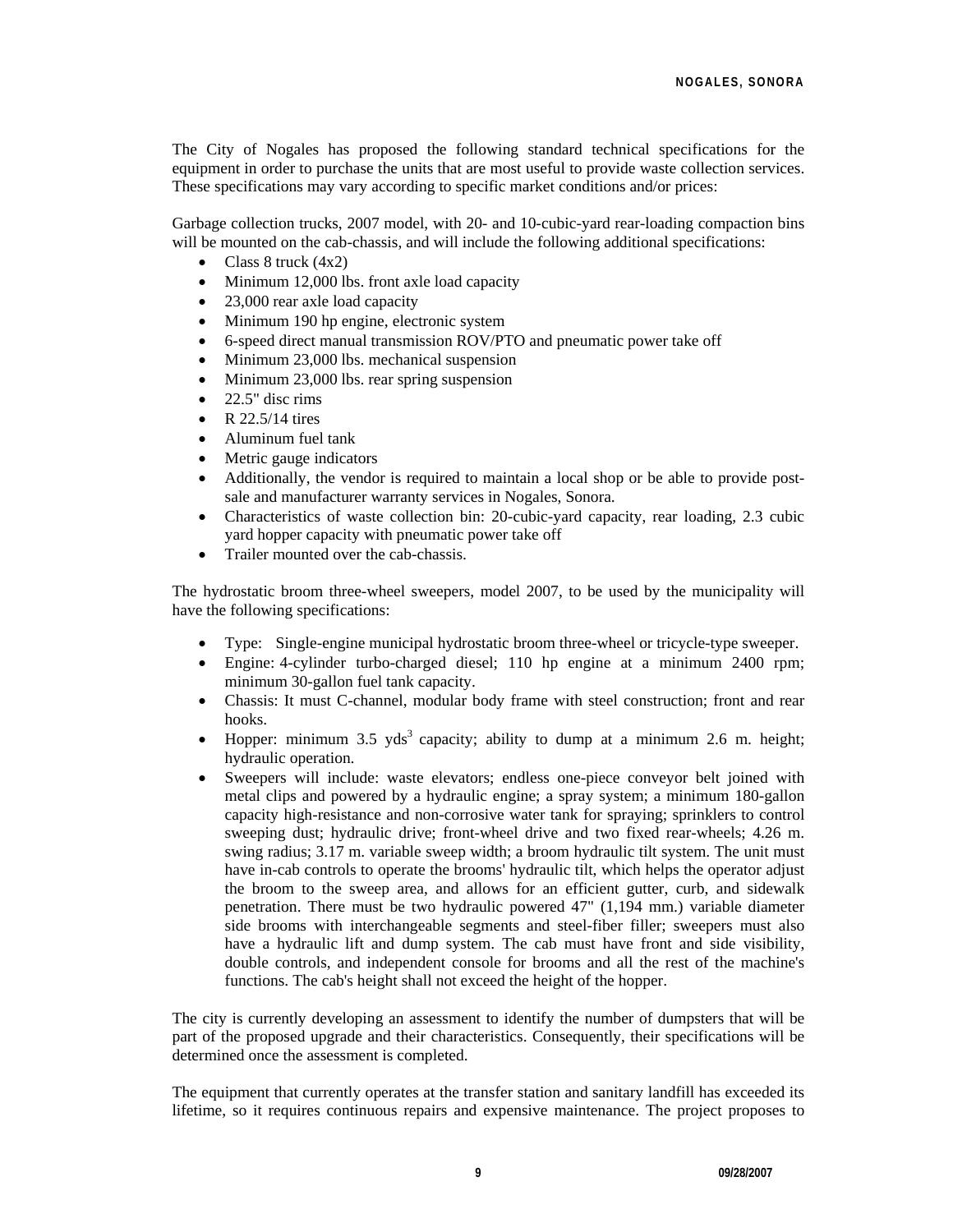purchase tractor trailers and the equipment required to operate the landfill, so the city must define specifications for the proposed equipment prior to the beginning of the bidding process.

#### Appropriate Technology

The technology proposed for the project is typical of the municipal solid waste management industry and considers the efficiencies required to operate a profitable comprehensive sanitation service. Additionally, the project considers the operating experience that the City has gained through the provision of services.

The project alternatives reviewed consisted basically of the following scenarios:

- **a) No-Action Alternative.** In view of the environmental, human health, social, and political implications, this alternative was considered without merit, inasmuch as the proposed project is required as a planned component of the 2006-2009 Municipal Development Plan, which considers it necessary to provide adequate solid waste collection and disposal service to Nogales residents.
- **b) Implement improvements to the solid waste collection and final disposal equipment in Nogales.** This was the preferred alternative. The improvements to the equipment described are essential to implement the Emergency Clean up Plan, an activity whose objective is to eliminate the existing solid waste collection backlog in Nogales.

The implementation of this project will allow the effective collection of solid waste that will reach 100% of the city's population. Furthermore it will be possible to reduce operation and maintenance costs, and comply with the existing laws and regulations regarding solid waste management.

#### Land Acquisition and Right-of-Way Requirements

The equipment proposed by the project will be driven on existing roadways, so there will not be a need to meet any property or right-of-way requirements.

#### Work Tasks and Schedule

The City of Nogales proposes implementing in one phase, the features needed to provide comprehensive solid waste management services.

| $40$ GALES<br>Task Schedule for the Solid Waste Project: Equipment for Nogales<br>Sonora<br>Municipality Nogales, Sonora |  |   |   |   |   |   |  |
|--------------------------------------------------------------------------------------------------------------------------|--|---|---|---|---|---|--|
| Month<br>Concept                                                                                                         |  | 2 | 3 | 4 | 5 | 6 |  |
| Equipment                                                                                                                |  |   |   |   |   |   |  |
| Acquisition collection trucks                                                                                            |  |   |   |   |   |   |  |
| Acquisition mechanical sweepers                                                                                          |  |   |   |   |   |   |  |
| Acquisition for transfer station equipment                                                                               |  |   |   |   |   |   |  |
| Acquisition for landfill operation equipment                                                                             |  |   |   |   |   |   |  |

The following figure shows the proposed timetable for the project's implementation.

### **Technical Process**

The technical process that has been considered to offer a comprehensive solid waste management in Nogales is adequate, in order to have an appropriate solid waste collection service and final disposal in the landfill. Human Health potential risks will be eliminated at reducing human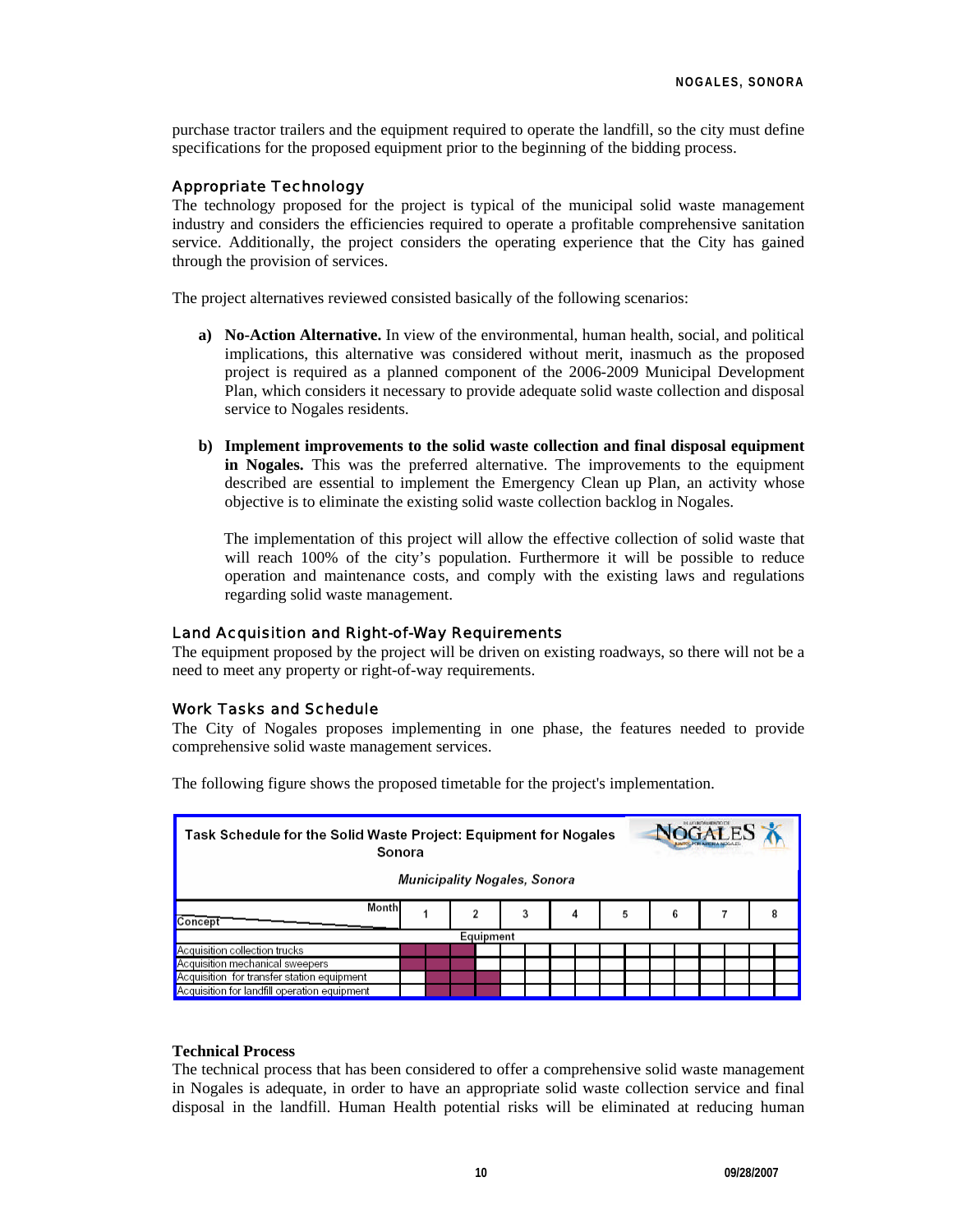contact with waste. The justification of the units to be replaced was based on the equipment operation record of the Municipality, where the condition of each unit was registered. In order to select the equipment to be replaced, the City of Nogales developed technical reports for each equipment and specified the number of proposed units.

## 3.b Management and Operation

#### Project Management

The operation and maintenance of the comprehensive solid waste collection and management system in Nogales will be the responsibility of the Directorate of Public Services and Urban Development of the City of Nogales, who has the necessary infrastructure and capacity to provide municipal cleaning services to the city of Nogales.

#### **Operation and Maintenance**

#### **Organization**

The provision of solid waste collection and final disposal services in Nogales is the responsibility of the Directorate of Public Services and Urban Development of the City of Nogales. The provision of comprehensive sanitation services will be charged as an operating expense to the Mayor's Office. The project's implementation does not require any additional staff or special training for existing staff.

#### **Permits, Licenses, and other Regulatory Requirements**

For the purchase of the equipment proposed by the project, there are no standards or regulations other than the internal rules established for the purchasing process. The purchase of equipment will adhere to the City of Nogales bidding procedures and technical specifications previously described.

#### **Important Aspects for Certification:**

The proposal for the purchase of equipment was reviewed by NADB and BECC.

## **Pending Issues:**

None.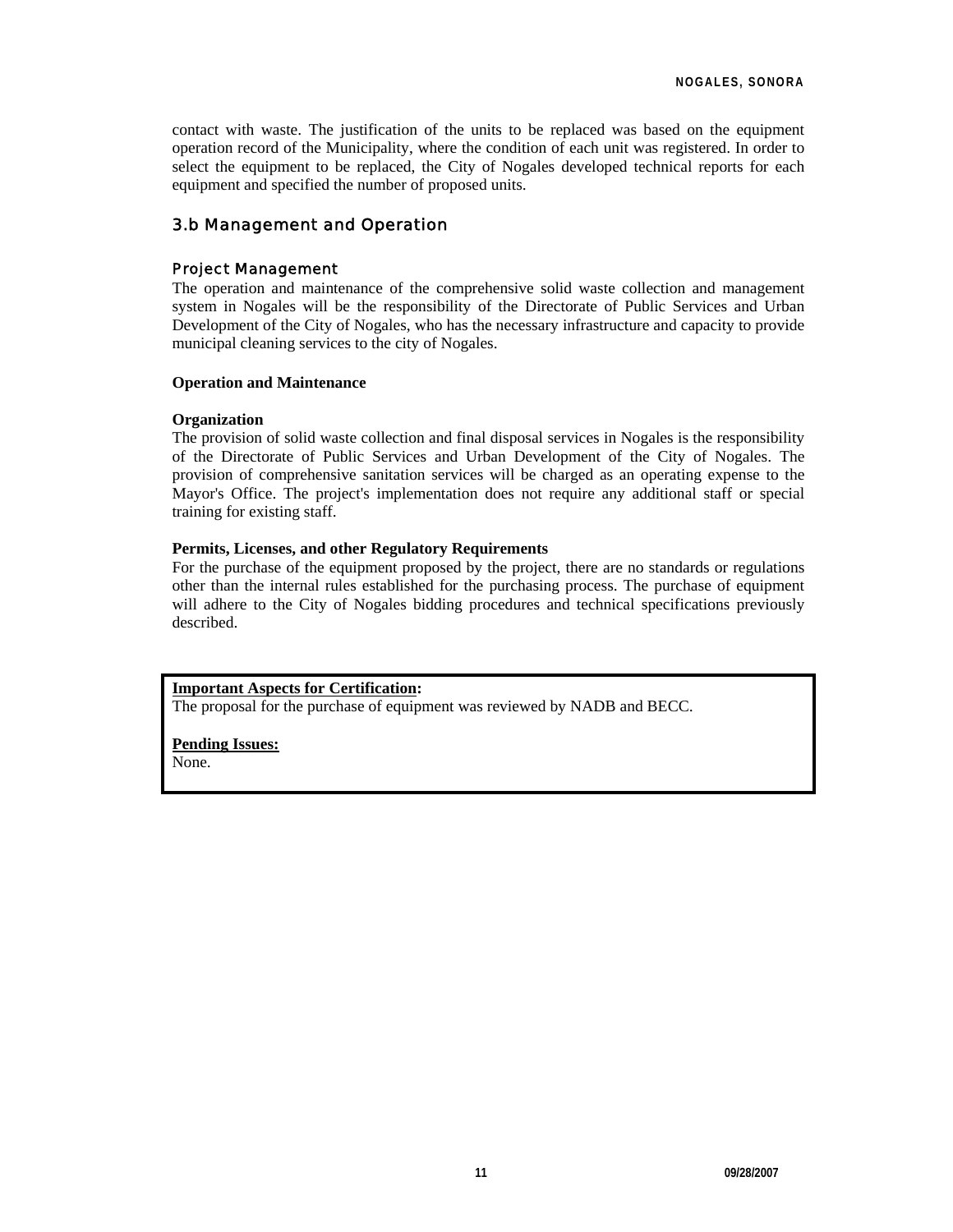# **4. Financial Feasibility**

## 4.a Financial Feasibility

The North American Development Bank (NADB) after reviewed the Municipality of Nogales' financial information determined that the Project financial structure is adequate. Sponsor's financial information includes, among other:

- a. Economic and demographic information of Project's area of influence;
- b. Historic financial statements;
- c. FY 2007 budget;
- d. Letter of request of funding components;
- e. Capital investment project, and
- f. Project's itemized budget.

Financial information analysis includes Project's financial structure based on the following: total Project's cost, including both phases and it is estimated in \$5.25 million. Phase I which is now presented for NADB/BECC's Board authorization is estimated in US\$2.7 million<sup>3</sup>.

Nogales' financial information suggests that the Municipality is able to borrow up to US\$2.3 million. Therefore, according to this, Nogales and NADB agreed to a financial structure that includes a loan at market rate and the resources from the Municipality to complete Phase I:

| <b>Sources of Financing</b> | $Amount($USD)^1$ | $\%$ |
|-----------------------------|------------------|------|
| NADB Loan                   | 2,302,158        | 85   |
| Nogales Equity              | 406.263          | 15   |
| <b>TOTAL</b>                | 2,708,421        | 100  |

## 4.b Solid waste rates

Tipping fees and containers fees are specified in the Municipal Revenue Law for no residential users only. Nogales is authorized to charge \$8.99 per ton for disposal at the landfill for hotels, industries and restaurants and for users not being serviced by the municipal collection system. Important industrial customers, especially manufacturers, pay private waste service providers to haul their garbage into the landfill.

The Municipal Administration is showing commitment to enforce tipping fees. Tipping fees may potentially generate more than \$0.27 million per year. In addition to this, on April  $1<sup>st</sup>$ , 2007, Nogales citizens approved the implementation of a monthly solid waste rate of MX\$15, which will be charged from mid-2007 to mid-2008. This new residential rate is expected to generate about \$0.41 million in annual revenue during its entire implementation, which will be used to partially fund the Project. Nogales will continue to subsidize its solid waste system, whose O&M expenses reached \$3.24 million in 2006.

## 4.c Project Management

l

The Project will be operated by the Municipality of Nogales, Sonora. Nogales has the adequate personnel to manage Projects' procurement and construction. Nogales has also the human resources and experience to operate and maintain the Project. The Municipal central budget allocates adequate budgetary resources to operate and maintain its solid waste system.

<sup>&</sup>lt;sup>3</sup> For indicative purposes, all figures are transformed into dollars at an exchange rate of \$11.12 pesos per dollar quoted on September 18, 2007.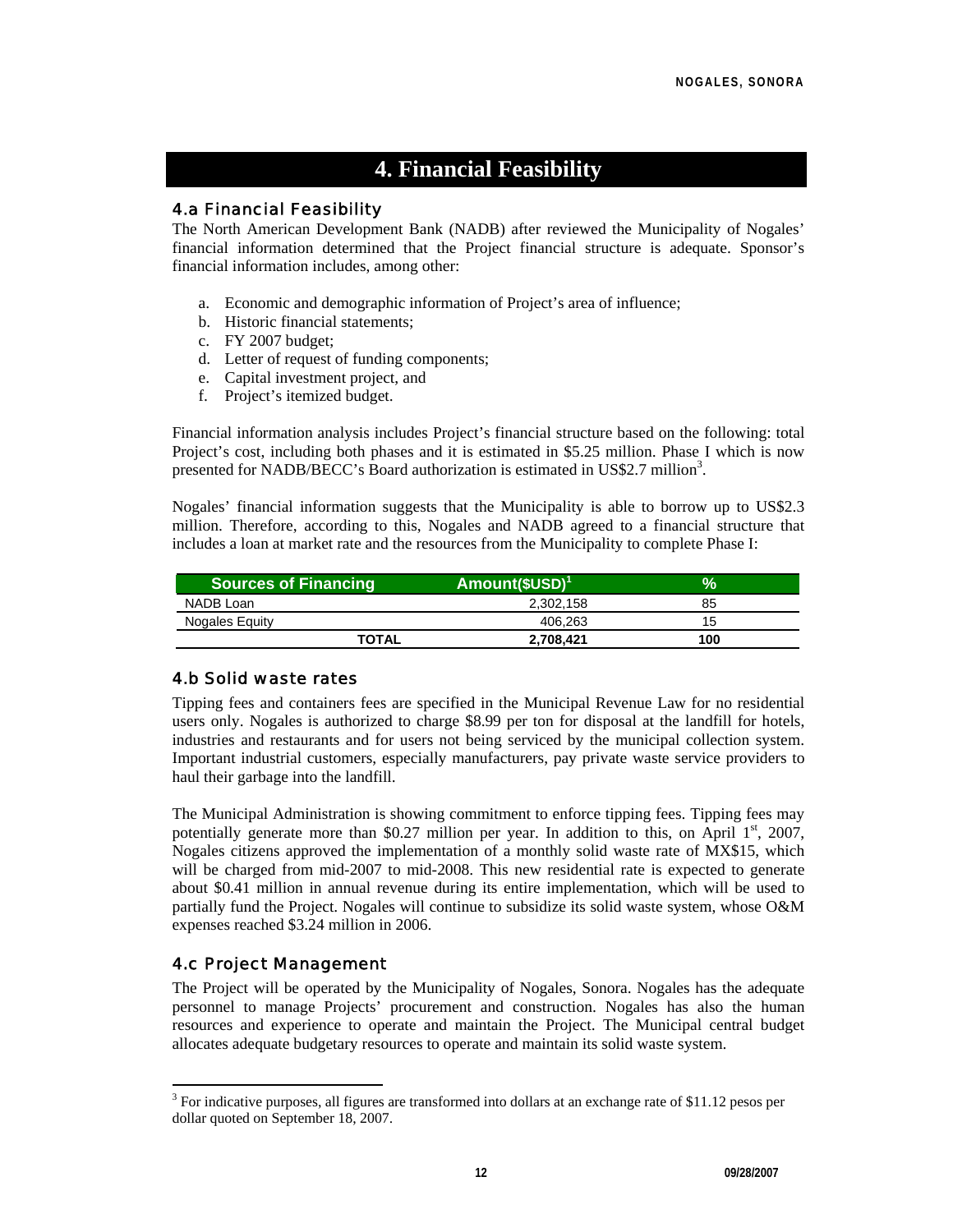## **Important Issues for Certification**:

The project was reviewed and it was determined to be financially viable.

## **Pending Issues:**

None.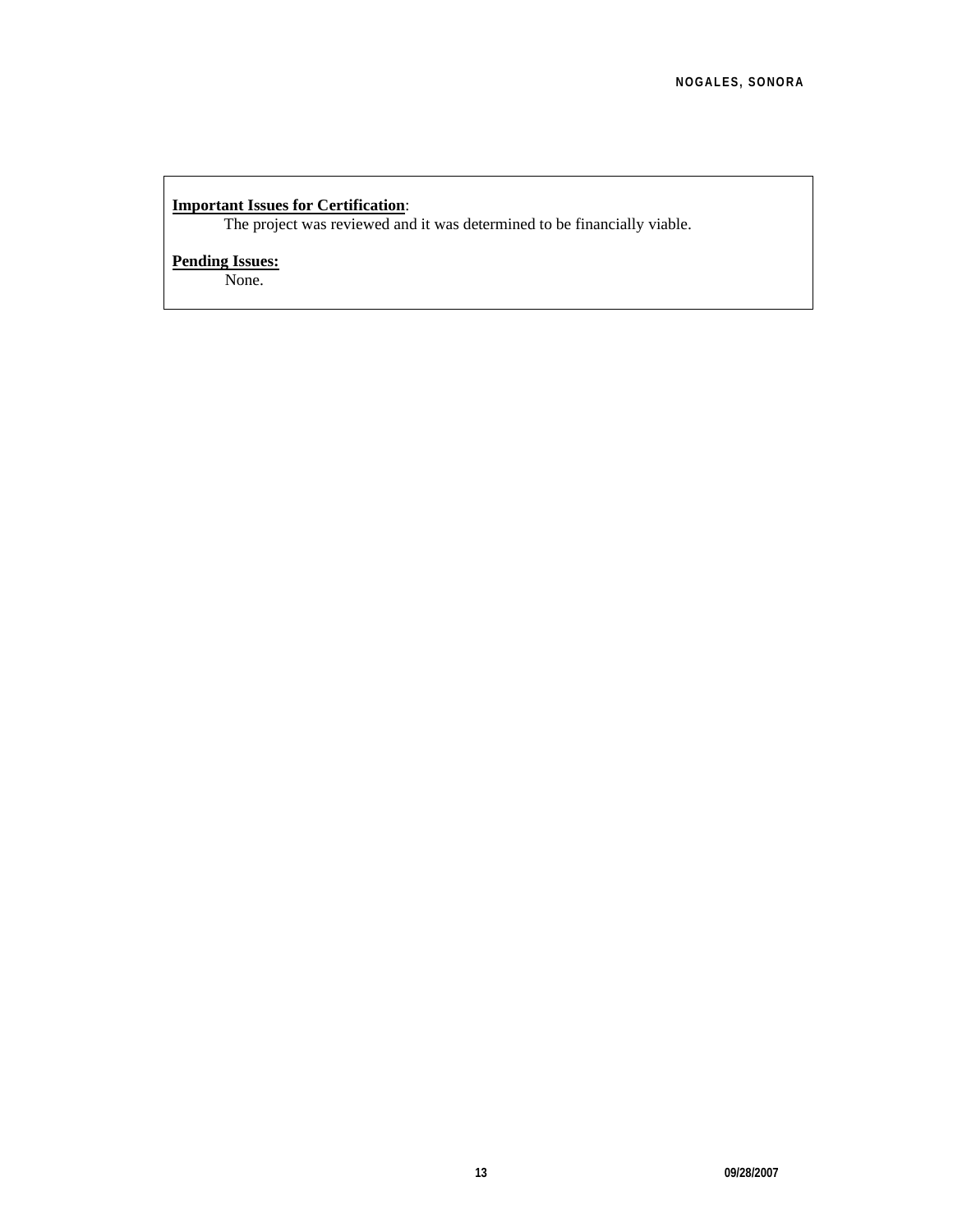# **5. Community Participation**

## 5.a Local Steering Committee

The Comprehensive Community Participation Plan developed by the Local Steering Committee was approved by the BECC on March 19, 2007. The Local Steering Committee was responsible for preparing an outreach program, including informing the resident of the benefits resulting from the project, as well as the associated costs and economic impacts for the community. In addition, the program includes the information that will be presented through public media as well as a meeting program with representants of the community such as professional organizations, academia and NGO's. The program also includes a public consultation to determine if the community agrees to pay a monthly fee of MX\$15 pesos during one year, for the solid waste collection service. Most of the community had access to the project information as well as the benefits that the project will bring to them.

The following sections describe the actions performed on this regard.

The Local Steering Committee was formally established on March 12, 2007. A Board of Directors was elected, and is integrated by the following individuals:

| Chairperson:                             | Mr. Nicolás D. Kyriakis G.     |
|------------------------------------------|--------------------------------|
| Vice-Chair:                              | Mr. Luís Héctor Mendoza Madero |
| <b>Public Meetings Official:</b>         | Ms. Aurora Bustamante          |
| <b>Community Organizations Official:</b> | Ms. Ma. Teresa Robles.         |
| Outreach Official:                       | Mr. Juan Torres P.             |

During the meeting, the committee was informed of the task required for the certification of this project.

## 5.b Public Access to Project Information

#### Public Notice

An invitation to the Public Meeting, scheduled to be held on September 20, 2007, was published on September August 21, 2007 in the "El Imparcial" newspaper in Hermosillo Sonora.

#### Additional Outreach Activities



In order to implement the Program for clean up and solid waste collection in Nogales, the Steering committee in coordination with the Municipality developed initiatives to transmit the actions that will be performed to achieve a comprehensive solid waste management in Nogales.

As part of the strategies proposed to inform about the project, the Steering Committee in coordination with

the Municipality organized a public consultation on April 1, 2007. During this event, the community was informed about the means to acquire new equipment and improve the efficiency in the solid waste collection service and disposal in Nogales, as well as the contributions required per household. To develop this process it was installed 20 polling stations, where people cast their ballot presenting their electricity bill. The results showed most people approved the project and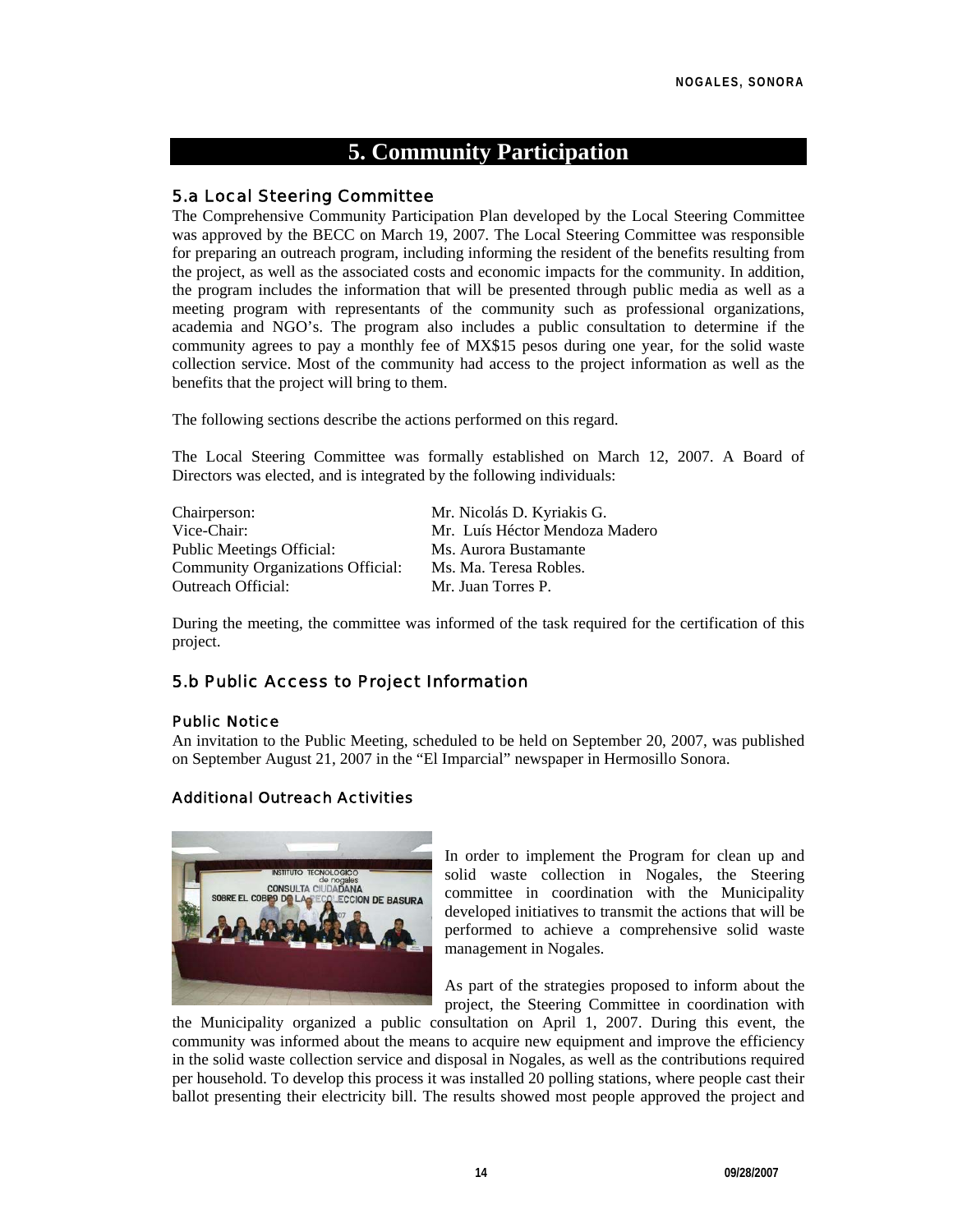accepted a rate of MX\$15 pesos per month per household during one year. The development of the public consultation was evaluated by a Citizen Council created to validate the process.

Project information was made available to the public, at least 30 days before the public meetings.

#### **Meeting with Local Organizations**

Information meetings were held with local residents and members of the community in anticipation of BECC public meetings. Members from the steering committee were nominated to contact local organizations, present information about the project and ask for comments, and support. Among the organizations contacted was the Nogales' Institute of Technology.

#### Public Meetings

#### **Public Meeting**



The meeting took place at 7:00 PM on September 20, 2007, at the Municipal Auditorium. The meeting was attended by members of the Local Steering Committee and approximately 230 residents.

During the meeting, the Chairman of the Local Steering Committee introduced the members of the committee to the community and described their duties and responsibilities.

Additionally, a presentation on the technical aspects of the project was made by Ms. Claudia Gil Anaya, Sub director of Urban Infrastructure and Public Works, establishing the project's features and objectives, and specifying the vehicle routes for solid waste collection, equipment needed, and related benefits. Additionally, 168 surveys were administered during the meeting and 100% of those surveyed said to have understood the project well and explicitly expressed their support for it.

#### 5.c Final Public Participation Report

The Local Steering Committee and the project sponsor prepared the "Final Public Participation Report" to demonstrate that the proposed objectives were fully met according to BECC's criteria.

#### **Important Issues for Certification:**

The project has the community's support and the corresponding information to demonstrate public support is available.

**Pending Issues:** None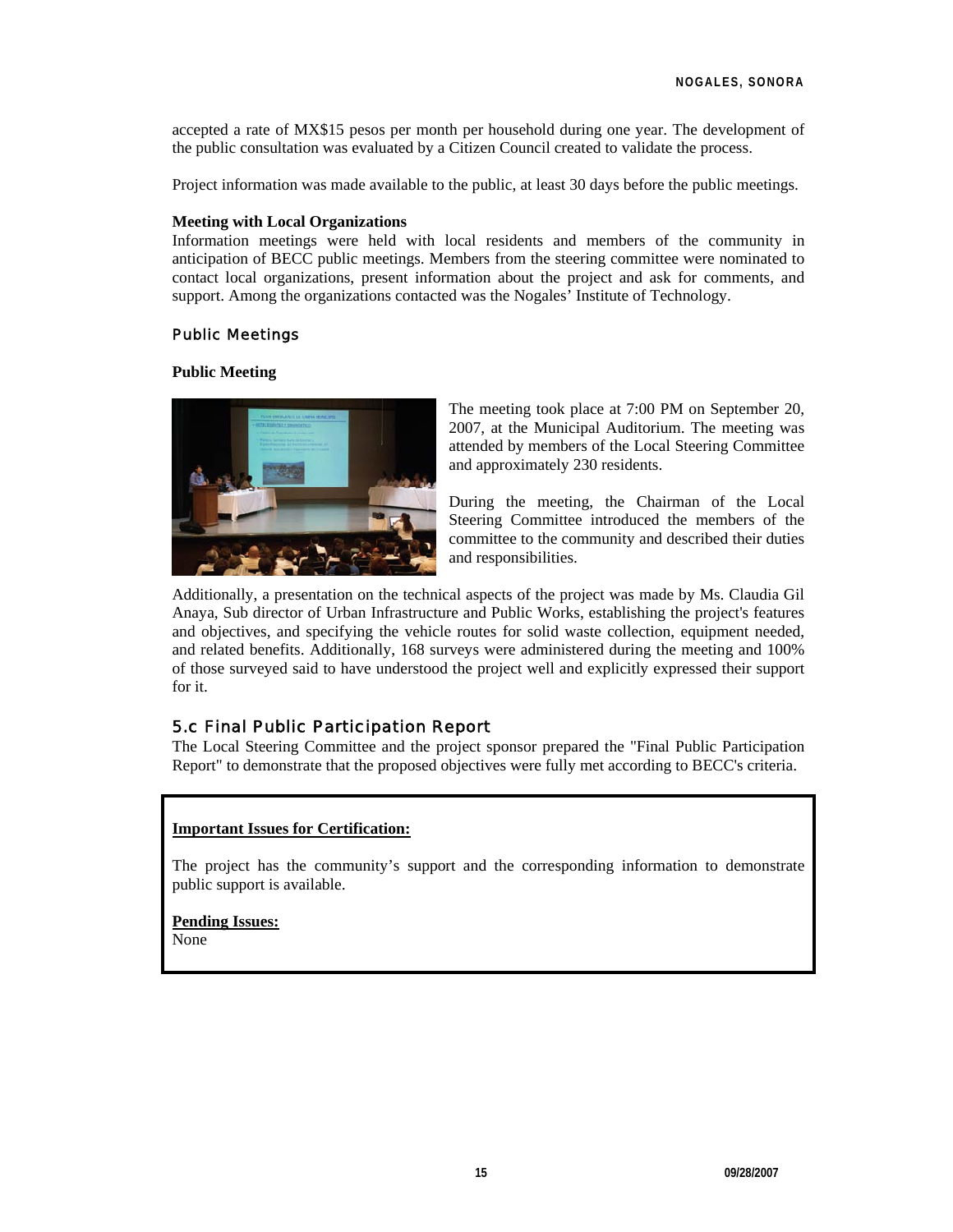# **6. Sustainable Development**

## 6.a Institutional and Human Capacity Building

Actions within the scope of the project that contribute to institutional and human capacity building at the Municipality of Nogales are the following:

- Improving the equipment of the Direction of Urban Planning and Public Services in regards to solid waste collection, transportation and disposal.
- Improve Operation and Maintenance Solid Waste Management Programs
- Provide training to operating staff.
- To implement a process of public participation that allows for a rate that supports the selfsufficiency of public clean services.
- The project will be operated by the Direction of Urban Planning and Public Services, which counts with the required staff to operate and maintain the project. Moreover the Nogales' municipality has a bylaw regarding Public Service for Clean up, Solid Waste Collection, Transfer and Final Disposal, which establishes general guidelines for equipment operation, collection service, waste transportation and final disposal.
- The Nogales' Municipality will provide technical training to the staff for the operation and maintenance of the new equipment as a result of the project's implementation.

## 6.b Conformance with Applicable Local, State, and Regional Laws and Regulations and Conservation and Development Plans

The proposed project complements the actions considered in the 2006-2009 Municipal Development Plan, which establishes goals to improve the solid waste collection service and final disposal.

The project adheres to the US-Mexico Border 2012 Environmental Program by meeting Goal #3 (Reducing soil contamination) and Objectives 1 (Promoting strategies to improve solid waste management). One of the program's guiding principles is reducing major risks to public health and conserving and restoring the natural environment.

## 6.c Natural Resource Conservation

The project contributes to reduce environmental deterioration by improving the solid waste collection service and final disposal in the municipality of Nogales, including the towns of Cicuta and Mascareñas, in addition it will bring benefits to human health in the border region.

The project also includes the implementation of sustainable building practices that will be part of the specifications of the construction process. The project does not interfere with the conservation of natural resources. The project will be implemented in urban areas that have been previously affected; Transportation will be done utilizing existing roads.

The Municipality also implemented a recycling program, as a strategy to promote conservation. Different sector of the community, students, merchants and municipal authorities participate in this program that also established economic incentives to promote material reuse such as paper.

## 6.d Community Development

The completion of this project is crucial to the development of the community, as it will reduce the incidence of diseases associated to the inadequate or illegal solid waste disposal. Thus,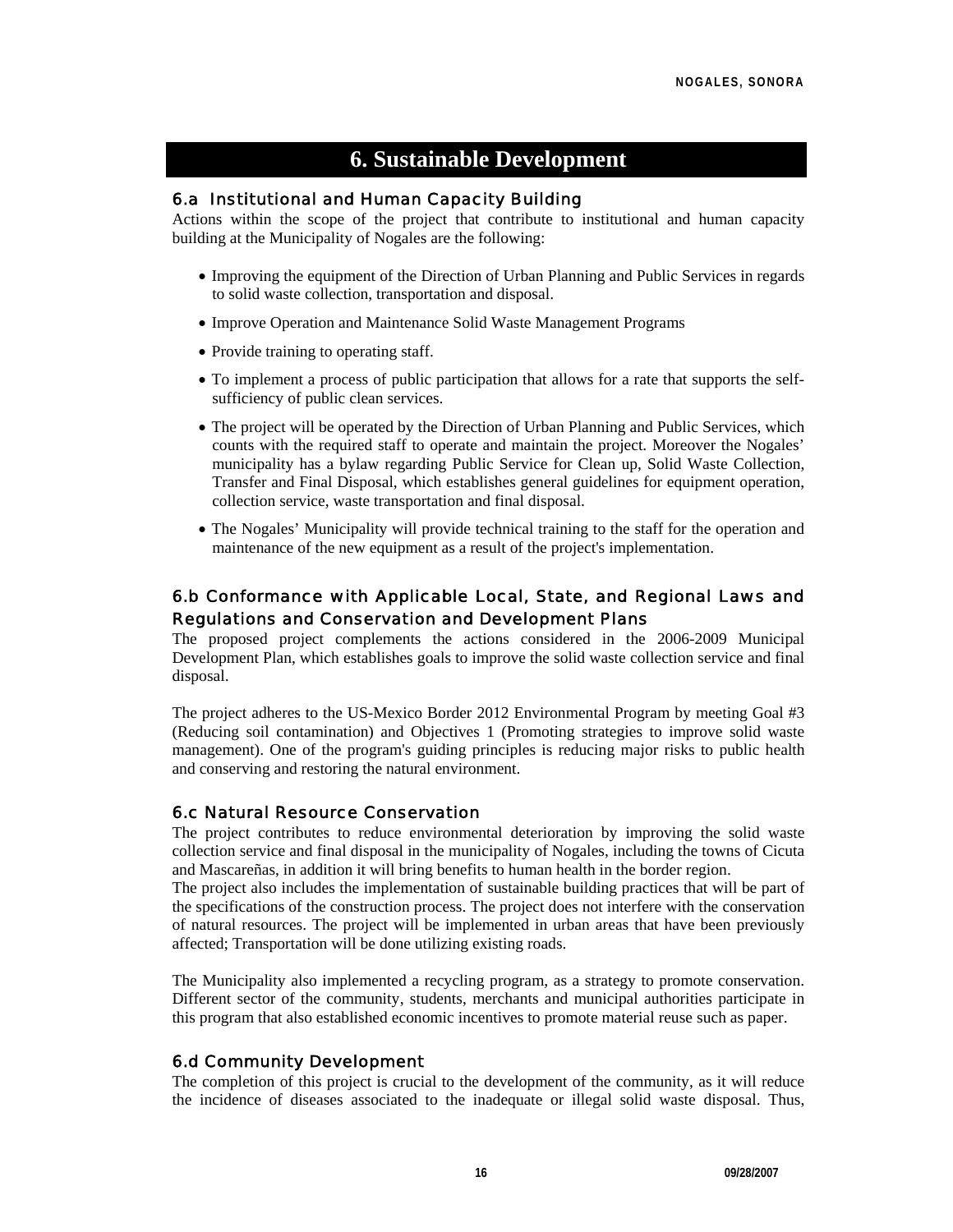benefits for the community are expected as this project reduces the incidence of diseases related to human contact with waste, and also reduces contamination. All of these contribute to improve life quality, and at the same time promotes economic development and environmental conservation.

### **Important Aspects for Certification:**

The project meets all applicable Sustainable Development principles.

#### **Pending Issues:**

None.